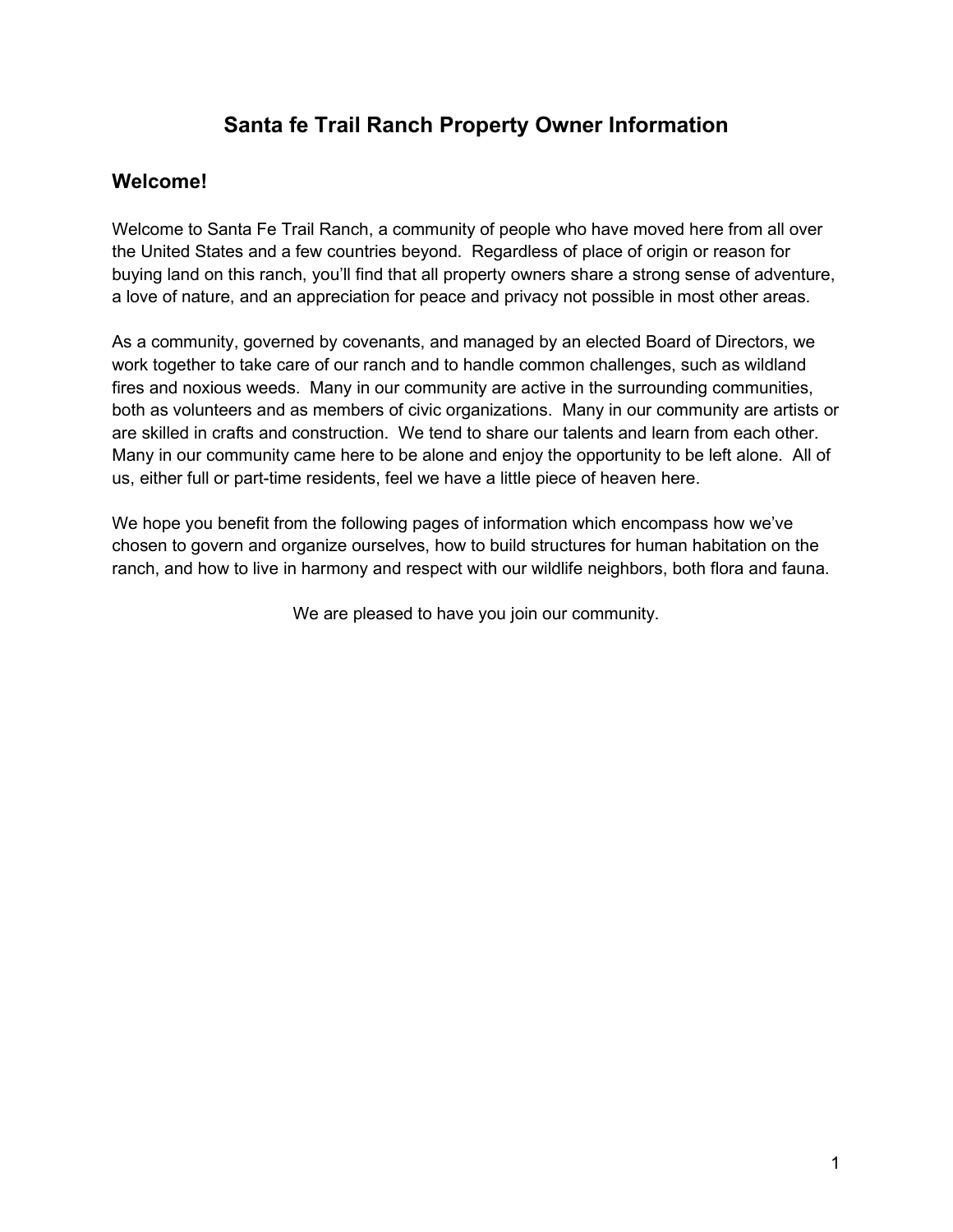# **Table of Contents**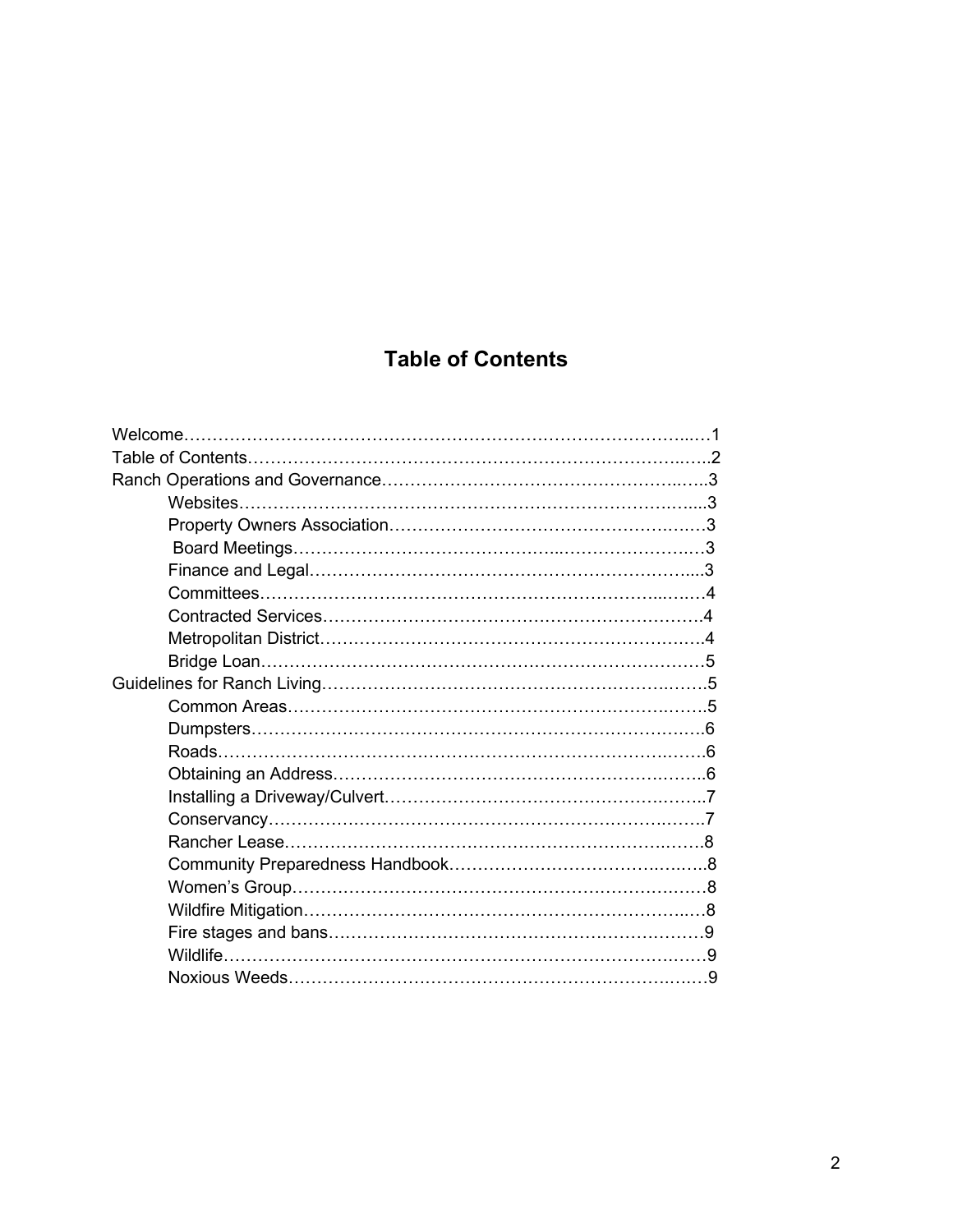# **Ranch Operations and Governance**

## **Website**

The Santa Fe Trail Ranch (SFTR) informational website, santafetrailranch.com, is the best place to access "need-to-know" information about the ranch. It is not a social media site. Board meeting minutes, financial reports, governance documents, contact information, property owner listings, and articles of various interests are just a few of the items you will find on the SFTR website. As a property owner you will be, upon request, granted permission to access ownerrestricted areas of the website. To apply, click on the "Property Owner User Guide for new SFTR website", found on the home page. This will give instructions for logging in as well as how to use the website.

The ranch, its residents, and its governance, exist in an ever-changing environment; therefore, this document cannot contain details such as current board members and meeting notices. That information is available on the SFTR website. Throughout this document, you will be directed to specific areas of the website where you can obtain the desired information and/or documents. In addition, important Alerts (Fire Danger, Fire Ban, Road Conditions) and notifications of upcoming meetings and community events are continuously updated on the SFTR website, so it is incumbent upon all property owners who wish to keep abreast of the most current happenings to access the SFTR website frequently.

#### **Property Owners Association**

The Santa Fe Trail Ranch Property Owners Association (POA) was incorporated in June 1990 by the developer, Charles Baldwin. The Board of Directors (BOD) - nine members who are elected by the POA members to three-year terms - manages the POA. The current BOD and their contact information can be found on the website under "POA/Officers". Articles of Incorporation, Protective Covenants and By-Laws govern the POA and its Board. All of these documents are available on the website under "About/Legal Disclosures".

## **Board Meetings**

The BOD generally meets every other month. The current schedule can be found on the website under "POA/Officers/Meetings". The Annual Owners Meeting is usually scheduled in October, when annual elections take place.

## **Finance and Legal**

In order to provide necessary services to property owners, the BOD collects annual dues and oversees the expenditure of these funds for such activities as road maintenance and trash collection. The budget and dues amount for the next year are established at the last meeting of the previous year - usually in December. The annual dues are then billed in January. Financial statements and annual budget can be found on the website under "About/Legal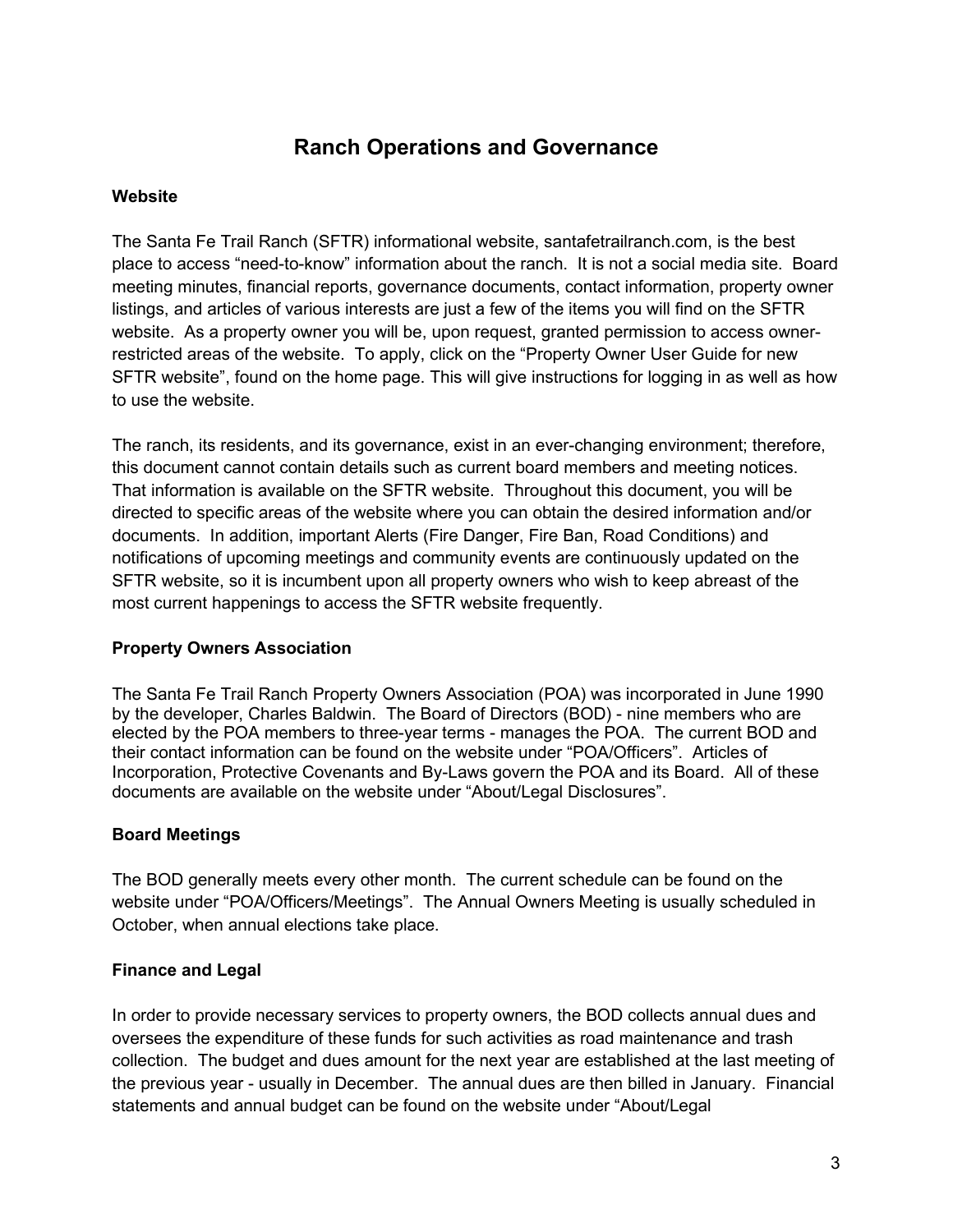Disclosures/Documents". We will display 2-year financial information. It is important that property owners maintain their current contact information so that dues statements are properly billed. That can be done under "Search/Owner Update Info" once you log in to the website, or by contacting the current Finance Board Member.

It is also the responsibility of the BOD to enforce the Protective Covenants. Property Owners should take the time to familiarize themselves with the Covenants in order to avoid inadvertent breaches. A copy of the Covenants can be found on the website under "About/Legal Disclosures". The BOD has the authority to take legal action, when required, to protect POA interests and property owners' rights.

## **Committees**

The BOD has established various committees to oversee ranch activities. This information can be found on the website under "POA/Committees". Property owners are encouraged to join committees and participate in the decision-making process.

## **Contracted Services**

The POA contracts with various vendors to supply services to SFTR. For example, the POA contracts with a road contractor to maintain the roads and remove snow. We also have a refuse contractor for trash pickup at our dumpster areas. A property owner should contact the proper committee chairperson if there is an issue with the vendor's performances and/or service.

## **Metropolitan District**

In October 1997, the POA membership approved the formation of a Metropolitan District to oversee the funding and completion of the ranch water system.

There is some understandable confusion on the part of some property owners as to the difference between the POA and the Metro.

The POA is that association comprised of all the SFTR property owners. Its function is to manage and administer the affairs of the POA, through the elected Board of Directors, in accordance with the Governance Documents and the wishes of the owners.

The Metropolitan District (Metro) is a Special District formed under Title 32 of the Colorado Revised Statutes. It is a quasi-governmental entity, managed by a five-member Board of Directors, and was formed to manage and operate the ranch's water system.

While there is a symbiotic relationship between the two organizations, they are independent of one another.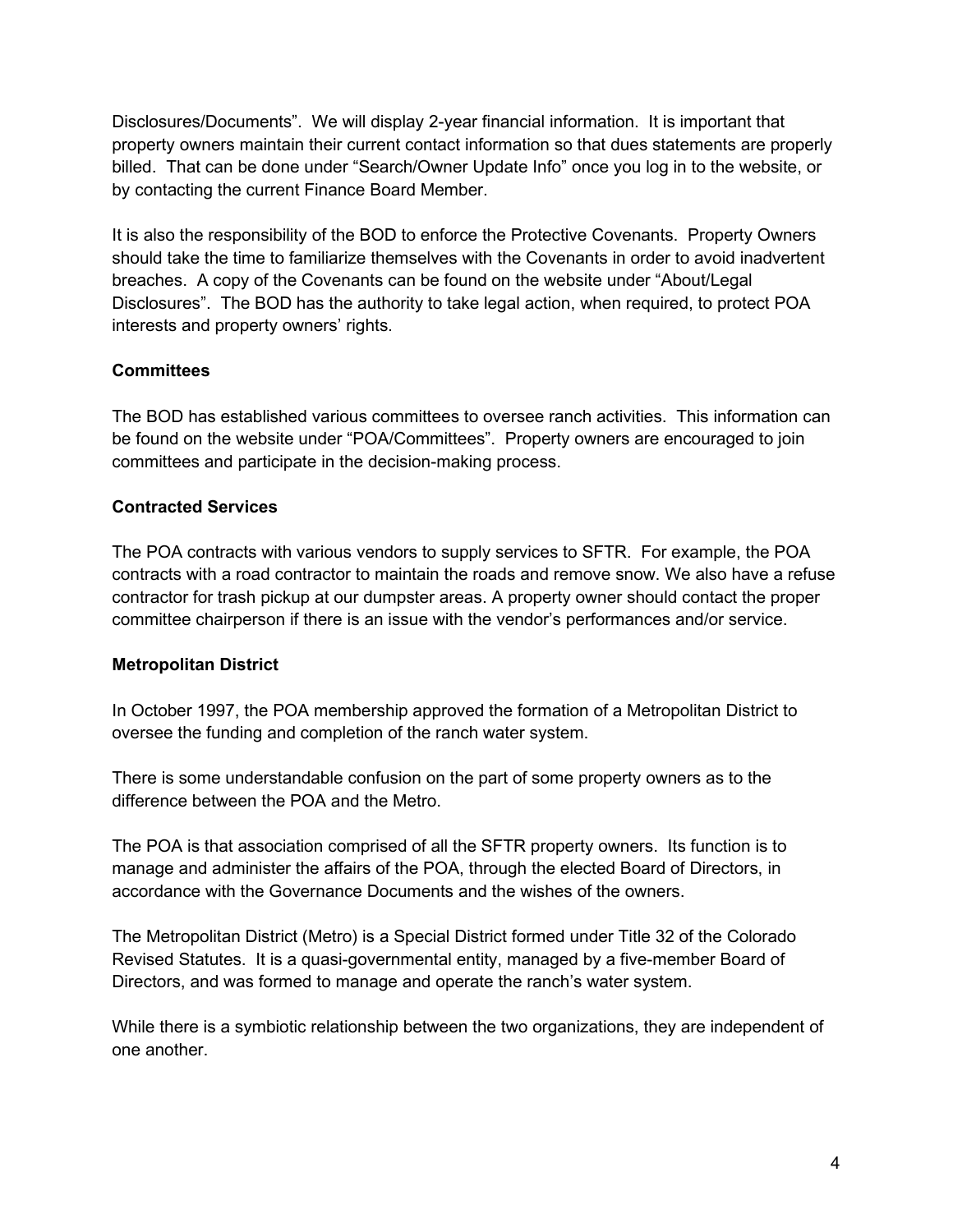The Metro Bond for financing the original installation was retired in March 2019. As of 2022, each lot is being charged \$35/month as an "Availability Fee", due to a need to increase the budget for many water repairs and maintenance.

The water system has been functional since October 2004 and is accepting applications for residential service/connection. If you are interested in applying for water service, contact the Metro Business Office by clicking "contact" on the SFTR website. All of the application documents can be found, opened, and saved to your computer, from the SFTR website under "Metro/Metro info". Once the water is installed, you will be billed quarterly for water usage and maintenance fee.

## **Bridge Loan**

A 15-year bridge loan was obtained in 2016, and each property chose to either pay in one lump sum or make payments over the life of the loan. The bridge loan was obtained through the Metro District and any questions should be directed to the Metro Business Office.

# **Guidelines for Ranch Living**

Beyond property owners' individual parcels, we all share the use of many "common areas". These areas include over eighty miles of roads, 15 feet of easements on both sides of the roads, and various small parcels throughout the ranch where water tanks, mailboxes, etc. are located. Because we share the common areas, we must cooperate to maintain and protect those areas. This section explains the protocol and requirements of common area use.

## **Common Areas**

The only legal entrance to the ranch is across the concrete bridge at Exit 6. Security cameras at the bridge can record the car license numbers of all vehicles entering the ranch.

A parking area is located just south of the entrance for guests and others sharing rides. Temporary parking of small vehicles, motor homes, construction vehicles and recreation vehicles is permitted. Please be sure to park in the parking area and not in front of the bulletin board or the mailboxes.

The bulletin board is for the use of property owners.

The US Postal Service services the mailboxes which are provided by the POA. Residents acquire a ranch mailbox by signing up with the Postmaster in Trinidad. You must have a permanent dwelling to qualify. Please do not write your name or any other information on the mailboxes. There are also slots for misdirected mail and for mailing out mail.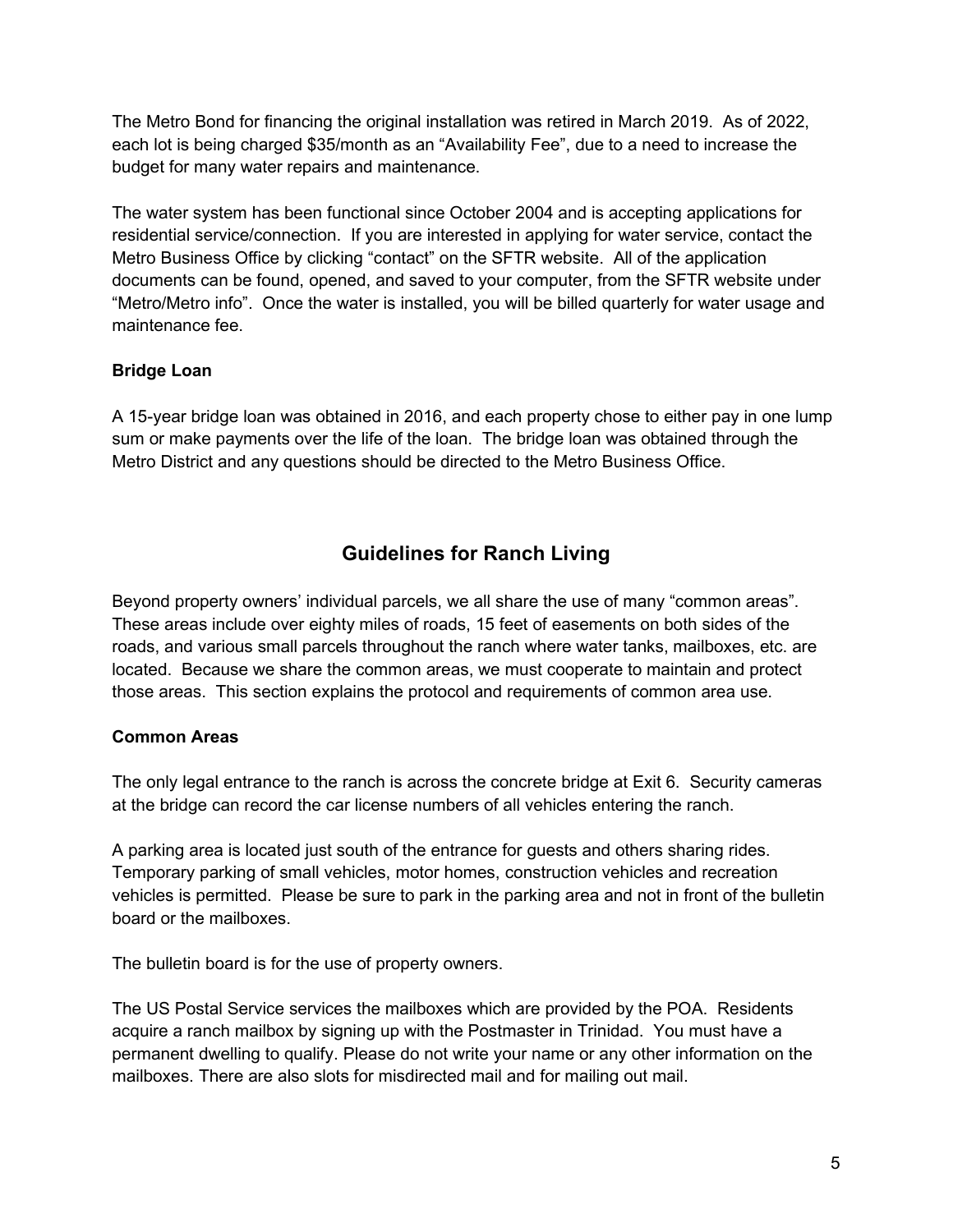#### **Dumpsters**

The disposal of garbage and refuse is the responsibility of each property owner. The BOD contracts for the collection of household garbage and refuse from the designated collection site. The contract with the garbage collection company is strict. The dumpsters are for regular household trash **ONLY!** No toxic material such as car batteries or paint, no construction materials such as drywall or lumber, no tree cuttings, no tires, and no household items such as mattresses or furniture are allowed in or around the dumpsters. **Please break down any cardboard boxes.** It is each owner's responsibility to instruct their contractors and subcontractors that they must remove their refuse from the ranch and not use the dumpsters. If disallowed materials are placed in the dumpsters, we face the possibility of having our trash collection contract voided. Any items outside of regular household trash must be taken to the city landfill located at the northwest end of Trinidad. The fees are very reasonable, and the hours are convenient.

No trash is to be left outside the dumpsters, and the lids must be secured to protect our bears. The dumpsters have "bear-proof" lids that must be handled with care due to their weight. After depositing your trash, please be sure to close and latch the lids.

#### **Roads**

Our roads are fragile and sometimes dangerous. The largest portion of our POA budget is spent maintaining these roads. With years of thoughtful planning, the road committee is slowly improving the contouring and surfacing of our roads. The extreme weather conditions we experience can quickly deteriorate our roads.

Maintaining and improving our roads requires the cooperation of all residents, visitors and contract service providers. The road committee monitors road conditions and stretches the budget as much as possible, but road users must treat the roads with care. Maintain a reasonable speed at all times and stay off the roads as much as possible when they are wet. The best advice here is **SLOW DOWN!** The ranch's posted speed limit is **25 mph**, however, with blind spots, limited visibility and unexpected wildlife, it may be prudent to at times adjust your speed downward.

Road information tips and snow plowing can be found on the website under "POA/Committees/Road Subcommittee Charter".

#### **Obtaining an Address**

Any new construction will be assigned an address number by the Address Committee. Article 5.1.1 of the Covenants details this process and requirements to display the address on the driveway.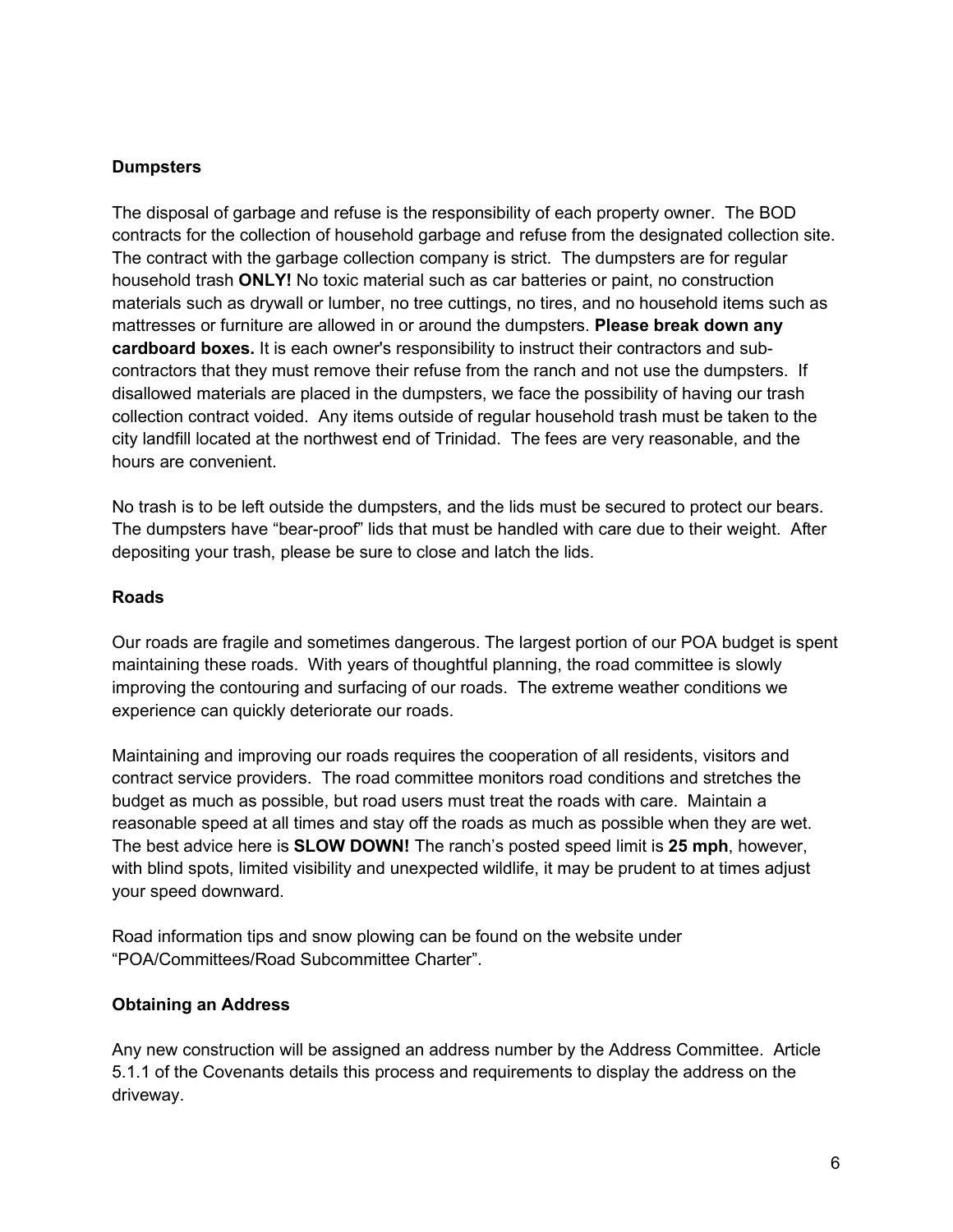## **Installing a Driveway/Culvert**

Driveway installations are considered an opening onto the roadways (which are POA common areas) to provide access to individual lots. To aid owners and their contractors in building driveways, the POA has set forth the following specifications and guidelines to minimize impact to the roadways. When in doubt, please contact the Road Committee.

- 1) Driveways should approach the roadway as close to 90 degrees as possible for maximum visibility.
- 2) Finished grade of any driveway shall be below the grade of the edge roadbed at the approach of the main road. The driveway approach shall not extend out into the main road. In no case shall the driveway approach impede the flow of traffic on the roadway, nor shall any driveway approach after the grade of the roadway nor shall any driveway approach alter the width or profile of the roadway.
- 3) Driveway approaches to the main roadway shall not impede the flow of water in the drainage ditches of the main road. A culvert must be installed in the drain ditch of the roadway to facilitate normal flows within the ditch.
- 4) Driveways shall not discharge water onto the main road. Property drainage ditches along the driveway shall channel drainage into roadway ditches. Driveway approaches shall be constructed with sufficient width to facilitate vehicles turning into and out of the approach. In no case shall the main roadway be altered to facilitate turning or altered to expand the turning radius into a driveway.
- 5) Driveway approaches to individual lots lying below the grade of the road shall not be cut out of the roadbed. The approach of such a driveway shall be filled with material from the individual lot to match the grade of the edge (shoulder) of the main road.
- 6) It is the homeowners responsibility to be certain that these guidelines are followed. Each property owner is encouraged to seek the assistance of a member of the Road Committee before putting in a driveway or a culvert that will impact a POA road. Should a driveway be improperly installed or modified, the POA may bill the owner for the expense of correcting the problem.

#### **Conservancy**

The Greenlands reserve owns the five platted lots along Gallinas Canyon. These 180 acres are then leased back to the POA primarily for the visual enjoyment of this open space and as a wildlife habitat. To a limited extent, certain recreational activities such as hiking are allowed for the enjoyment of POA members.

Absolutely no motorized vehicles are allowed in this area. If you are enjoying this area, please keep your pets on a leash.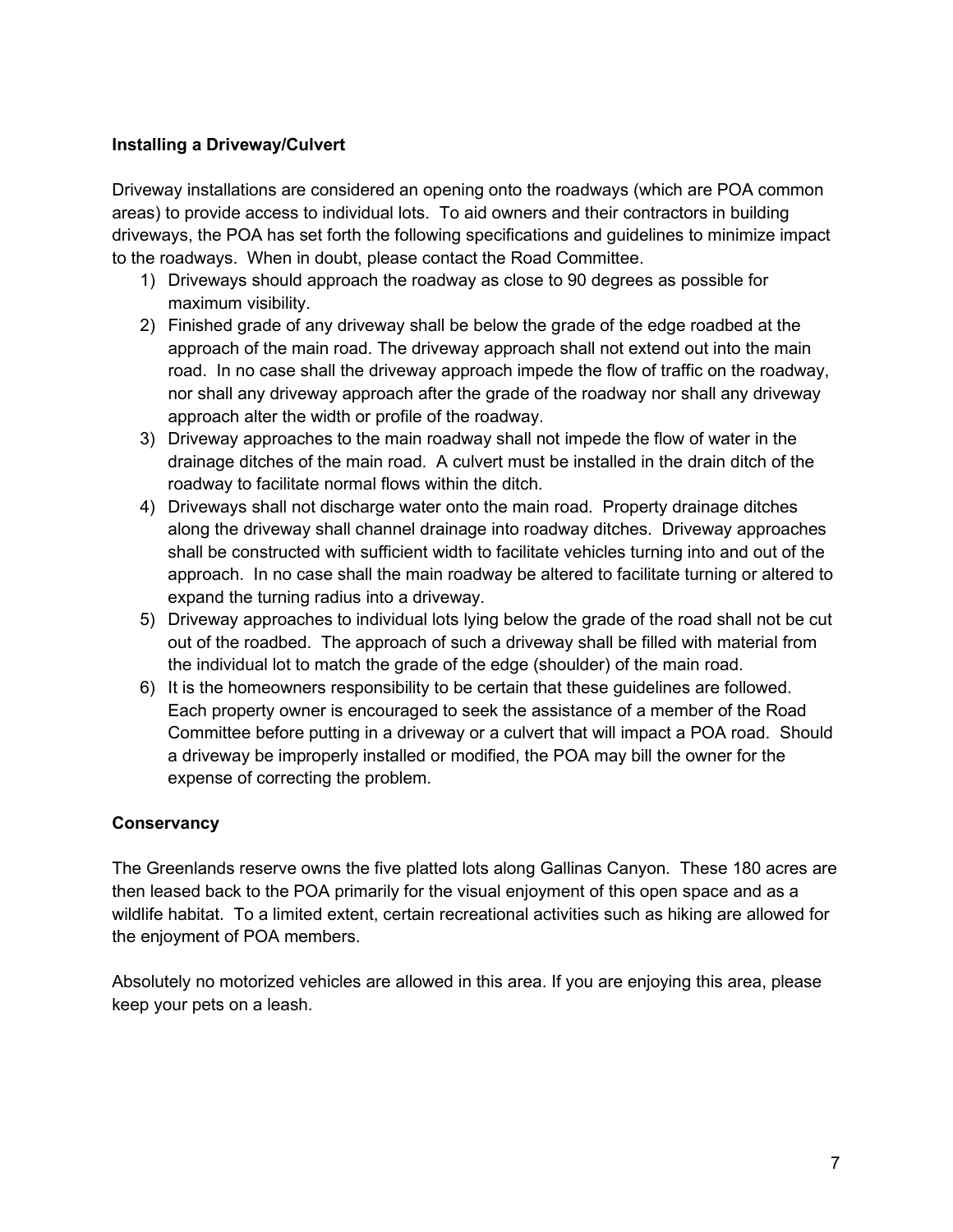#### **Rancher Lease**

The POA annually enters into a contract with a local cattle rancher who brings in cattle for grazing. The cattle, besides helping to keep the potential fire hazardous grasses under control, also maintains the ranch's agricultural status. Since Colorado is a "fence out" state, it is up to the individual property owners to erect adequate fencing if they wish to keep the cattle away from their gardens, home sites, etc.

The Grazing Committee works with state agencies to evaluate the number of cattle at SFTR, when the cattle will come, and how long they will be on the ranch.

#### **Community Preparedness Handbook**

The SFTR Community Preparedness Committee has put together a "Community Preparedness Handbook" with suggestions to help all ranch residents deal with community-wide emergencies, such as a wildland fire. The Handbook is available on the website under "POA/Committees/Community Preparedness". It is recommended that all fulltime and part-time residents of the ranch read the handbook and develop a plan to deal with such emergencies.

#### **Women's Group**

The Women's group provides camaraderie for SFTR women as well as fundraising efforts for the benefit of the ranch. Meetings are normally held once a month at the MOC or a member's home, and are casual and informal. The Women's Group takes leadership roles in such activities as the SFTR annual picnic, Fall ranch dinner, SFTR logowear sales, various other fundraising activities, the distribution of welcome kits to new ranch residents, and other similar ranch community activities. Minutes of the meetings are posted on the website under "POA/Meeting Minutes". Membership is open to all SFTR property owners.

#### **Wildfire Mitigation**

All SFTR property owners are strongly encouraged to understand the importance of their role in wildland fire prevention. Santa Fe Trail ranch is a "Firewise Community" which means many of us are working toward reducing (mitigating) the fire hazards that exist on our properties and creating a defensible space around our structures. The local forester is a great help in helping property owners assess their fire hazards and determining how best to mitigate that danger. Contact for the local forester and fire departments are listed on the contact page of the website. Owners should also keep track of mitigation activities they do including hours, activities, tools used, and dollars spent as this information can be used on tax deductions, and for help in obtaining ranch grants. Mitigation can be helpful in obtaining better home insurance rates as well. The FHWM (Forest Health and Wildfire Mitigation) ranch committee can direct you to brochures and information as well.